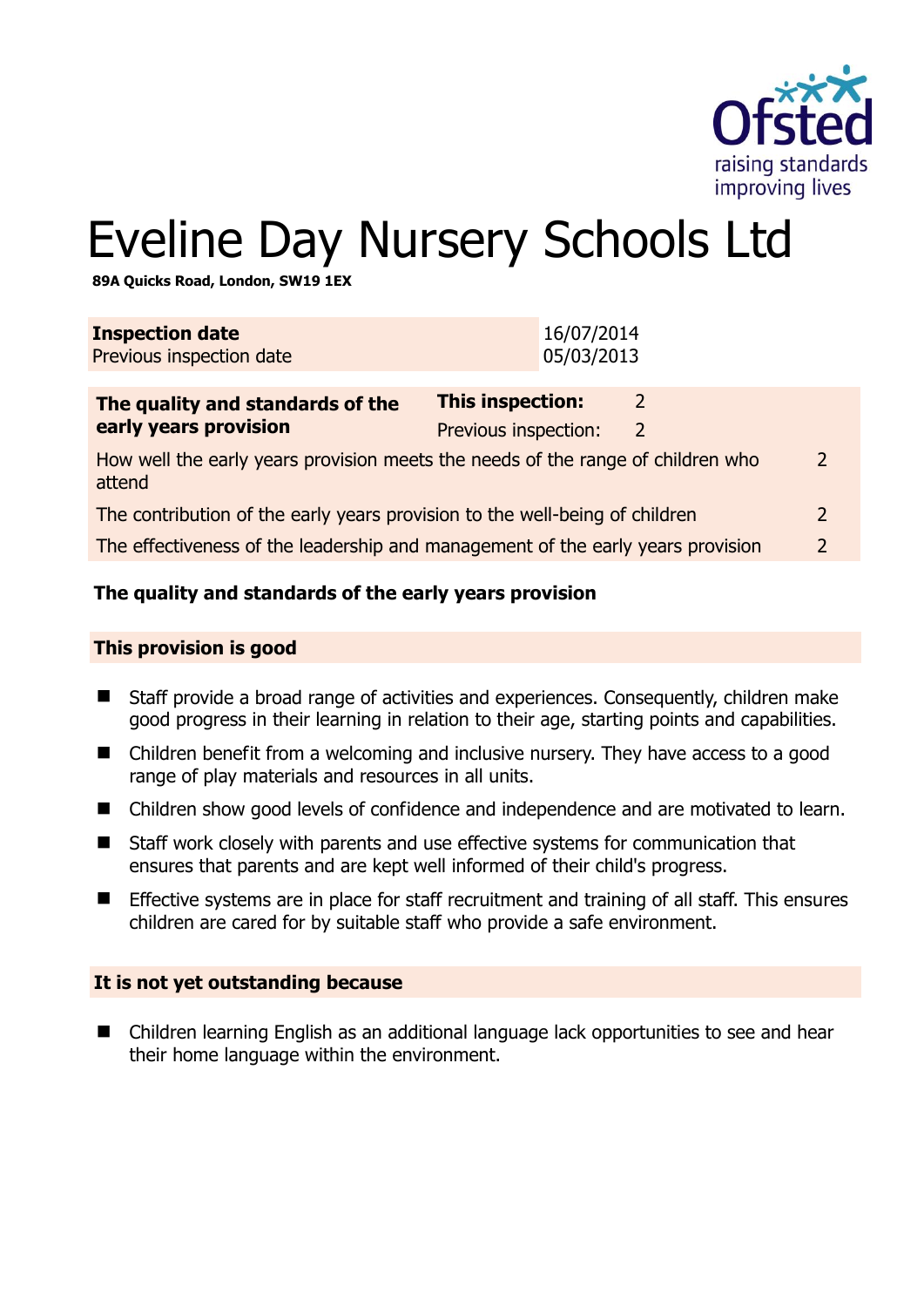# **Information about this inspection**

Inspections of registered early years provision are:

- $\blacksquare$  scheduled at least once in every inspection cycle the current cycle ends on 31 July 2016
- scheduled more frequently where Ofsted identifies a need to do so, for example where provision was previously judged inadequate
- **•** brought forward in the inspection cycle where Ofsted has received information that suggests the provision may not be meeting the legal requirements of the Early Years Foundation Stage or where assessment of the provision identifies a need for early inspection
- **•** prioritised where we have received information that the provision is not meeting the requirements of the Early Years Foundation Stage and which suggests children may not be safe
- scheduled at the completion of an investigation into failure to comply with the requirements of the Early Years Foundation Stage.

# **Inspection activities**

- The inspector observed children in all rooms, spoke to the staff, observed staff in their roles, and viewed the outdoor play areas.
- The inspector spoke to a number of staff to discuss their knowledge of the policies and procedures, and their role as a key person.
- The inspector met with some parents to gather their views about the service they and their child receives.
- The inspector observed play resources accessible to children, and systems used for self-evaluation.
- The inspector carried out a joint observation with the manager.

**Inspector**  Patricia Edward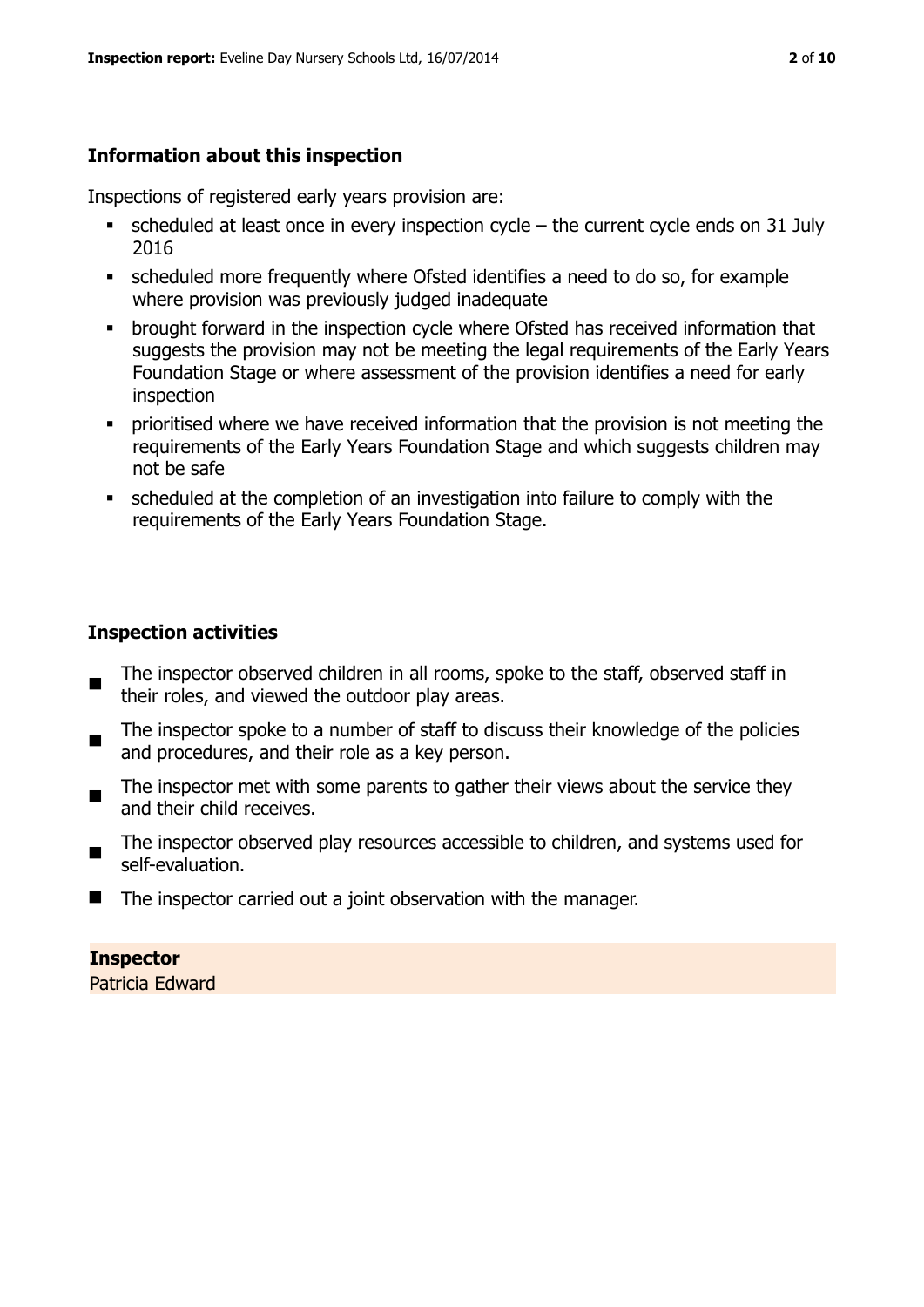#### **Full report**

#### **Information about the setting**

Eveline Day Nursery (Quicks Road) is one of a chain of nurseries run by Eveline Day Nursery Schools Limited. It opened in 1999. It operates from a two-storey building divided into six playrooms. There are kitchen facilities, an office, and upstairs toilet facilities for older children. There is a small outdoor area and staff take children to a public outdoor area nearby. The nursery is situated near Wimbledon town centre in the London Borough of Merton. The nursery is registered on the Early Years Register.

The nursery opens each weekday from 7.30am to 6.30pm for 51 weeks of the year. There are currently 70 children from three months to under five years on roll, including some children who are learning English as an additional language. The nursery provides free education for two-, three- and four-year-old children. The nursery employs 26 staff. Of these, 17 staff, including the manager, hold appropriate early years qualifications. Seven staff are working towards a higher childcare qualification ranging from level two to level five. There are also a cook, cleaner and sessional teachers for French and dance. The chain also employs an educational psychologist and health and safety officer who provide support across all its nurseries.

#### **What the setting needs to do to improve further**

#### **To further improve the quality of the early years provision the provider should:**

■ increase opportunities for children learning English as an additional language to see and hear their home language within the environment.

#### **Inspection judgements**

## **How well the early years provision meets the needs of the range of children who attend**

The staff team have a good understanding of the Early Years Foundation Stage. This means they are confident in delivering the seven areas of learning and supporting children's development well. Children's individual learning journeys and scrapbooks are well maintained. They contain information, such as photographs, children's artwork, starting points and tracking documents to support plans for each child. The manager and staff team have a good knowledge of how children learn. They gather detailed information about each child's background, starting points and needs. For example, they talk to parents during the settling-in period and ask them to complete 'All about me' forms. This helps staff get to know children well and provide all the support they need. Children are making good progress for their ages and stages of development, including those for whom English as an additional language. All areas are well set up with a varied range of activities to capture children's interest and development. Staff complete weekly planning for children's individual needs. They complete the required progress checks for children aged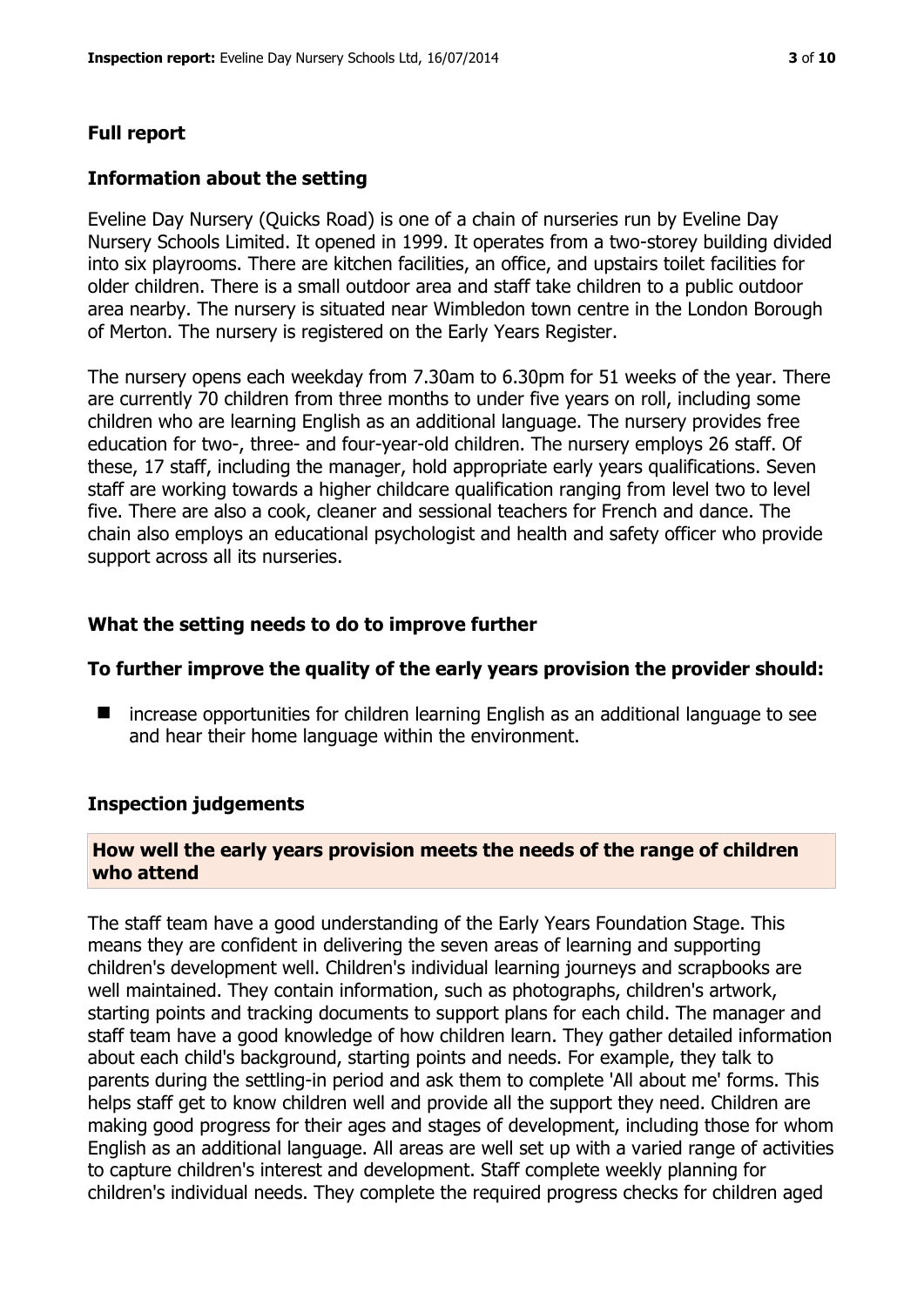two and share these with parents. They hold parents' meetings twice a year and have regular communication with the parents to share information about their children's achievements and next steps in learning.

Staff promote children's language and communication development. Consequently, children of all ages are becoming skillful communicators. Older children develop confidence as they stand up in front of their friends to share details of the objects that they have brought in during 'show and tell' 'sessions. Staff promote younger children's developing language through singing sessions. Staff provide regular opportunities for children to practise their early writing skills, and their work is displayed, providing them with a sense of belonging. Staff encourage older and more able children to write their own names and numbers through the use of dot to dot to help them form letters and numerals. The environment contains lots of print to support children's emerging reading development and understanding that print carries meaning. Consequently, children are well prepared for their next stage of learning and their eventual move to school. However, children with English as an additional language lack opportunities to see and hear their home language through music, labeling and books to enhance their acquisition of English.

Staff provide children of all ages with comfortable, well-resourced book corners. Older children enjoy story times and join in retelling favorite stories. Staff talk with the children about what they see and encourage them to participate, developing their vocabulary and counting skills. Staff sit with younger children to look at board books, encouraging them to turn the pages.

Staff promote children's physical development well. Children use the outdoor area regularly, including a well-resourced garden room built since the last inspection. Children enjoy using the wheeled toys, caterpillar tunnel and running around in the area. Staff take the youngest children out for walks to the local park and local environment on a daily basis. Children have daily opportunities to develop their creative arts and design skills through a broad range of opportunities. Staff provide them with a wide range of role-play and small-world resources. This allows them to dress up and take on different roles and characters.

#### **The contribution of the early years provision to the well-being of children**

The nursery is a bright and welcoming environment, where staff greet parents and children warmly. The good key-person system means staff and children have strong relationships. This also supports children's move into the nursery and between the different units to ensure they settle quickly. Staff treat all children as individuals to ensure their needs are meet. Consequently, children's emotional well-being is effectively promoted and children are eager to learn through play. Children are supervised effectively as staff are deployed around the nursery to meet their all round needs including play and sleep. Staff teach children the importance of safety as they practise the fire drill and are reminded to keep themselves safe when going up and down the stairs

Children have daily opportunities to learn about how to respect others and differences.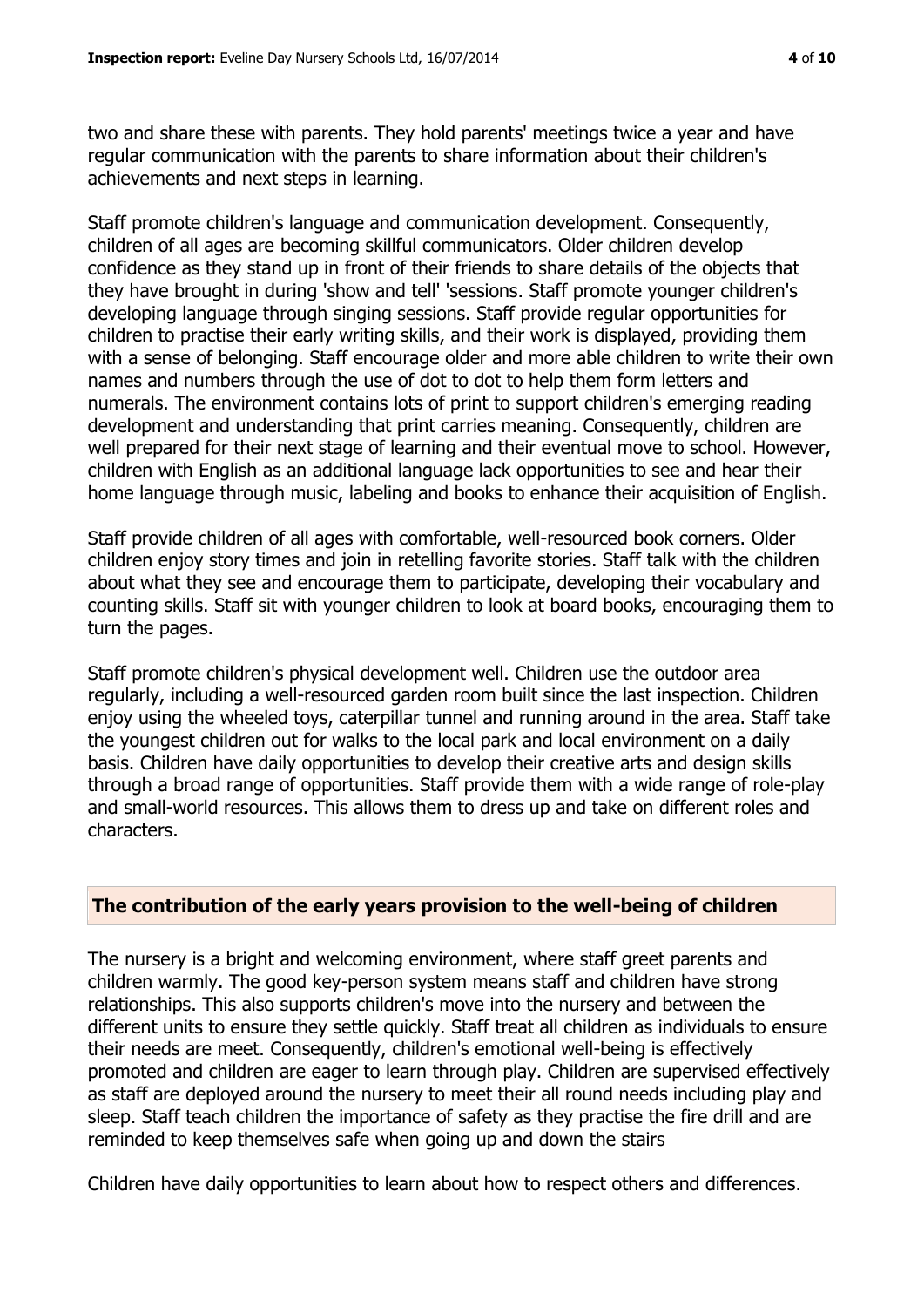They celebrate a variety of festivals throughout the year, including Chinese New Year, Hanukah Christmas and Diwali. Staff provide them with a wide selection of posters and play resources reflecting positive images of diversity. All areas of the nursery provide a broad range of resources to support children's learning. Staff organise the various units effectively so that children have ample space to rest, move around freely and use a wide range of resources that promote all areas of learning. This helps children prepare for school and supports their physical and emotional well-being.

Children's behaviour is good. When occasional disputes or difficulties arise between children, staff are close at hand to help them to understand what is expected of them. Adults are positive role models for the children during their play. They teach children about good hygiene routines and ensure that they wash their hands after using the toilets and before meals and snacks. Lunchtimes are a social occasion where staff sit with children at the child-sized tables. They are encouraged to use good table manners and become independent eaters. Staff encourage older children to serve their own meals and clear their plates when they have finished. This helps to enhance their growing independence and prepare them for school. The cook provides a variety of healthy meals so that children are encouraged to adopt healthy eating habits.

# **The effectiveness of the leadership and management of the early years provision**

The management team have a good understanding of the safeguarding and welfare requirements of the Early Years Foundation Stage. Staff attend in-house training covering safeguarding and have a clear understanding of the procedures to follow if they have a concern about a child. The nursery is clean and well maintained to ensure children's health and well-being. Staff have attended a range of courses, such as first aid, manual handling and health and safety to enable them to implement the nursery's clear policies and procedures for the safe running of the provision. For example, they implement secure procedures for sickness and medication to ensure staff and children are safe. The management team has a clear understanding of their responsibilities to ensure all of the Early Years Foundation Stage requirements are met. They also have a good understanding of child development and understand how children learn. The management team use this knowledge to make sure that staff provide effective educational experiences that cover all areas of learning. This ensures children make good progress. The environment is safe because an outside agency completes annual risk assessments. Staff are responsible for carrying out daily risk assessments on the premises, equipment, resources and outings. This includes checking the garden before use and counting heads when entering and leaving the outdoor area. Staff supervise children well and maintain the required ratios at all times. Consequently, children can play and learn in safety.

The management team works in partnership with key persons staff to monitor the planning and assessment of children. They support staff to make sure observations are up to date and that children's next stages of learning are being identified and inform planning. The management team ensures the recruitment procedure for staff is effective and involves appropriate checks to assess suitability for their roles. This helps to keep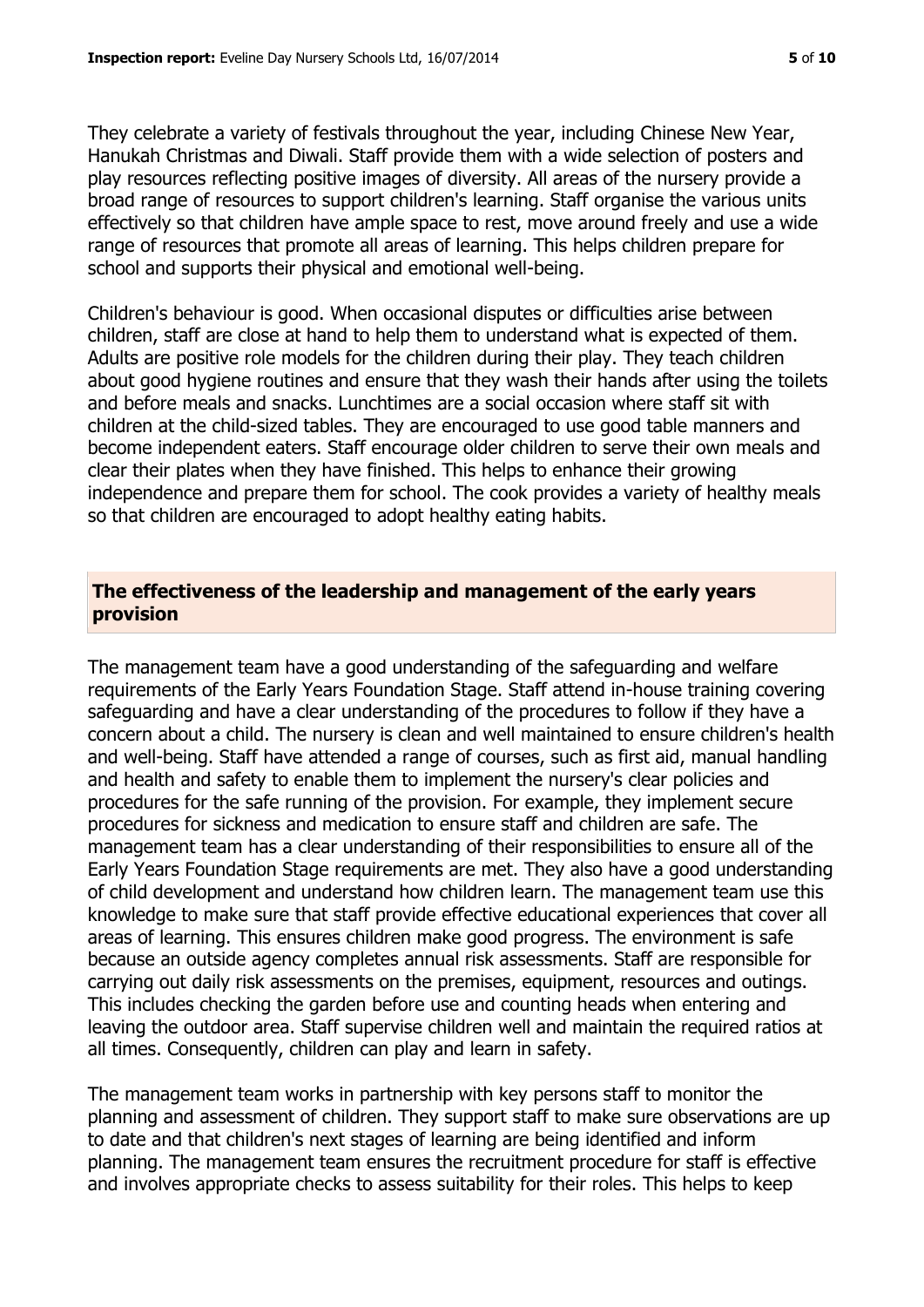children safe. Effective supervision, appraisal and induction processes mean both new and establish staff have a clear understanding of their roles and responsibilities. Supervision helps staff to reflect on their practice and identify how to improve. Management uses ongoing monitoring and development plans to tackle underperformance. Staff have a positive attitude to continuous improvement and are encouraged take higher level qualifications. Management and staff have developed good partnerships with parents and the local authority, which is working well. Parents are complementary about the nursery and the support they and their children receive. They state that they are kept well informed and that their children are progressing through discussions, regular parents meetings and newsletters.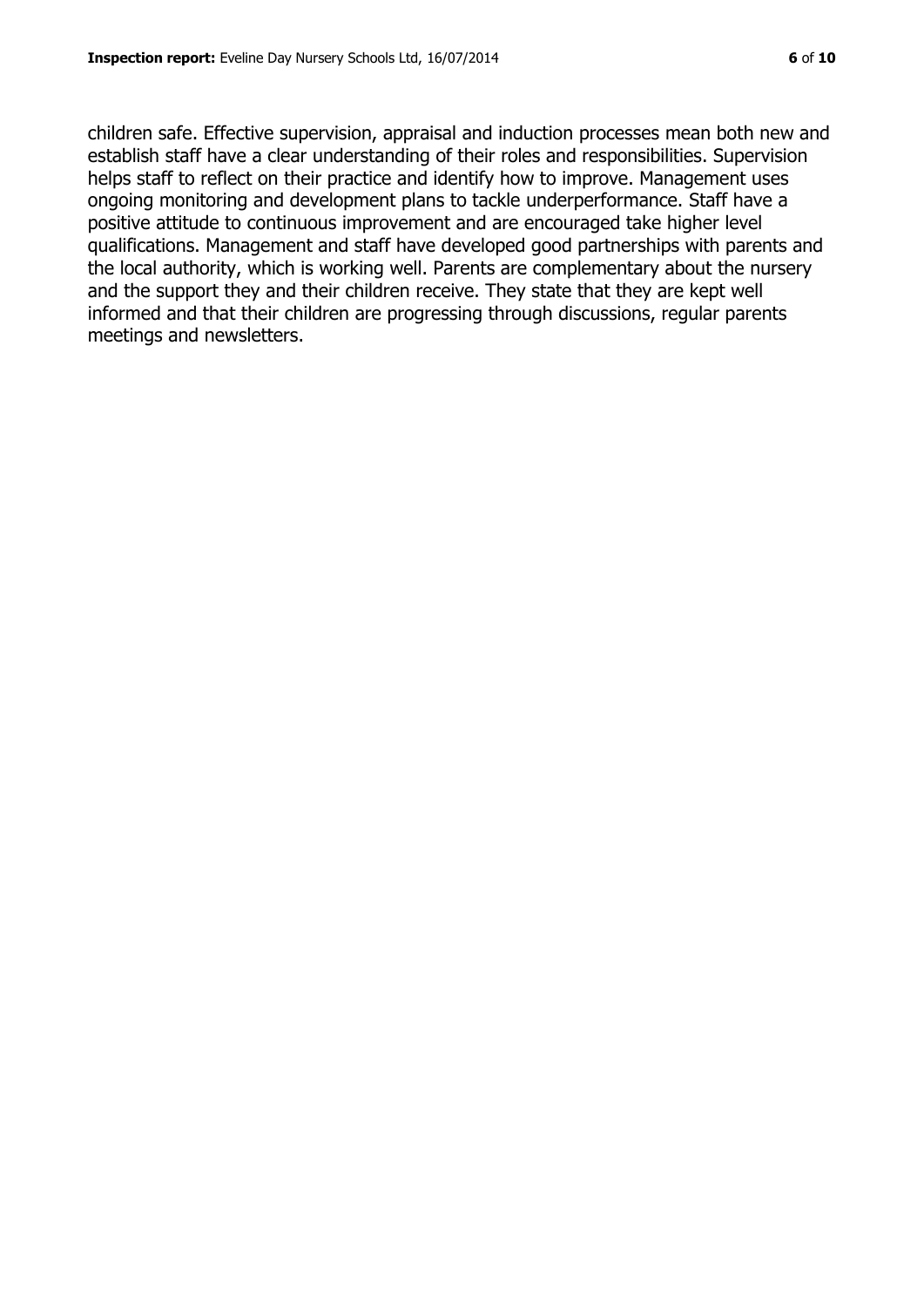# **What inspection judgements mean**

# **Registered early years provision**

| <b>Grade</b> | <b>Judgement</b>        | <b>Description</b>                                                                                                                                                                                                                                                                                                                                                                                |
|--------------|-------------------------|---------------------------------------------------------------------------------------------------------------------------------------------------------------------------------------------------------------------------------------------------------------------------------------------------------------------------------------------------------------------------------------------------|
| Grade 1      | Outstanding             | Outstanding provision is highly effective in meeting the needs<br>of all children exceptionally well. This ensures that children are<br>very well prepared for the next stage of their learning.                                                                                                                                                                                                  |
| Grade 2      | Good                    | Good provision is effective in delivering provision that meets<br>the needs of all children well. This ensures children are ready<br>for the next stage of their learning.                                                                                                                                                                                                                        |
| Grade 3      | Requires<br>improvement | The provision is not giving children a good standard of early<br>years education and/or there are minor breaches of the<br>safeguarding and welfare requirements of the Early Years<br>Foundation Stage. It will be monitored and inspected within<br>twelve months of the date of this inspection.                                                                                               |
| Grade 4      | Inadequate              | Provision that is inadequate requires significant improvement<br>and/or enforcement action. The provision is failing to give<br>children an acceptable standard of early years education and/or<br>is not meeting the safeguarding and welfare requirements of<br>the Early Years Foundation Stage. It will be monitored and<br>inspected again within six months of the date of this inspection. |
| Met          |                         | The provision has no children on roll. The inspection judgement<br>is that the provider continues to meet the requirements for<br>registration.                                                                                                                                                                                                                                                   |
| Not met      |                         | The provision has no children on roll. The inspection judgement<br>is that the provider does not meet the requirements for<br>registration.                                                                                                                                                                                                                                                       |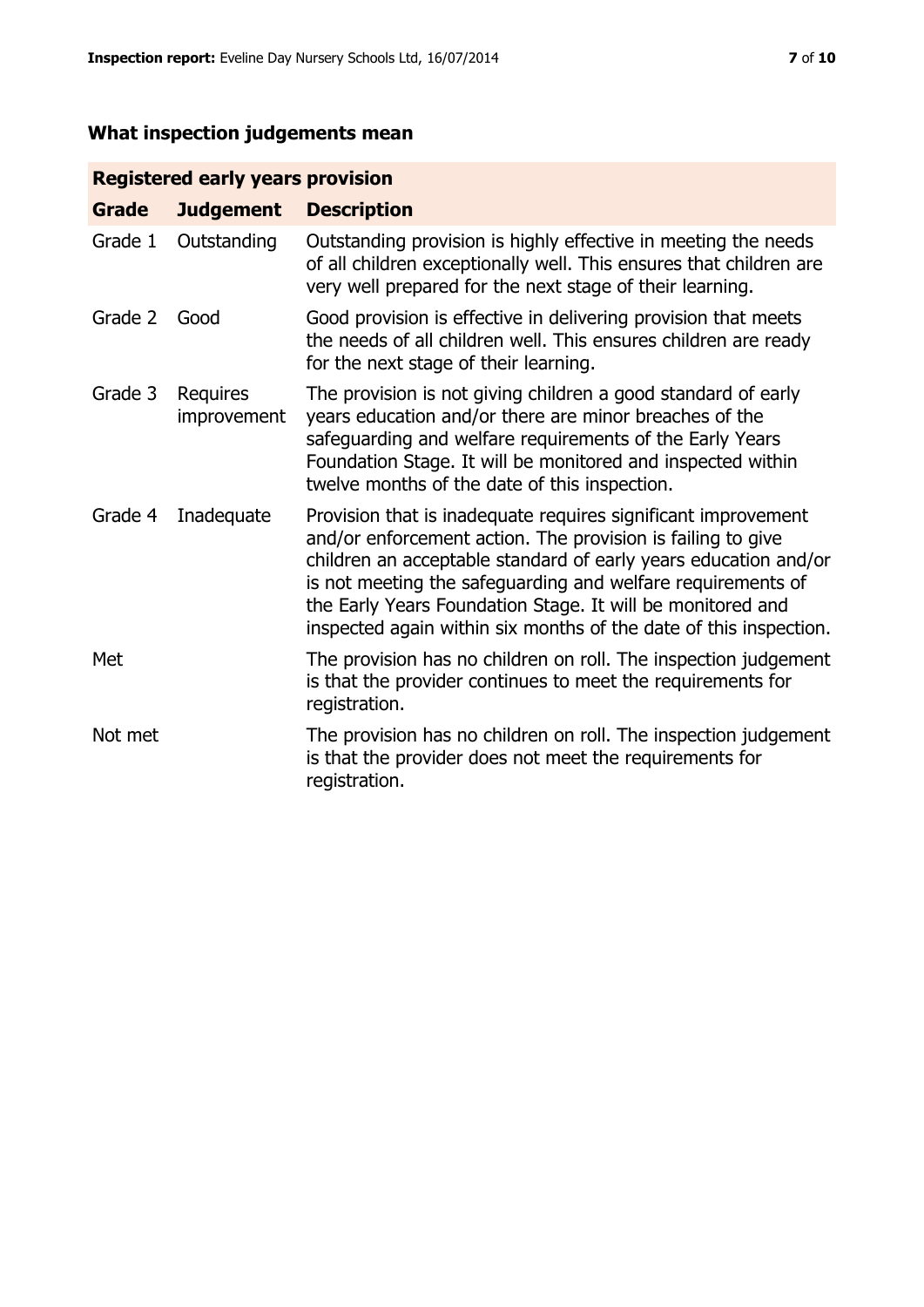# **Inspection**

This inspection was carried out by Ofsted under sections 49 and 50 of the Childcare Act 2006 on the quality and standards of provision that is registered on the Early Years Register. The registered person must ensure that this provision complies with the statutory framework for children's learning, development and care, known as the Early Years Foundation Stage.

# **Setting details**

| Unique reference number       | 138215                                    |
|-------------------------------|-------------------------------------------|
| <b>Local authority</b>        | Merton                                    |
| <b>Inspection number</b>      | 981892                                    |
| <b>Type of provision</b>      | Full-time provision                       |
| <b>Registration category</b>  | Childcare - Non-Domestic                  |
| Age range of children         | $0 - 8$                                   |
| <b>Total number of places</b> | 50                                        |
| Number of children on roll    | 70                                        |
| <b>Name of provider</b>       | Eveline Day Nursery Schools Limited (The) |
| Date of previous inspection   | 05/03/2013                                |
| <b>Telephone number</b>       | 020 8545 0699                             |

Any complaints about the inspection or the report should be made following the procedures set out in the guidance *'Complaints procedure: raising concerns and making complaints* about Ofsted', which is available from Ofsted's website: www.ofsted.gov.uk. If you would like Ofsted to send you a copy of the guidance, please telephone 0300 123 4234, or email enquiries@ofsted.gov.uk.

# **Type of provision**

For the purposes of this inspection the following definitions apply:

Full-time provision is that which operates for more than three hours. These are usually known as nurseries, nursery schools and pre-schools and must deliver the Early Years Foundation Stage. They are registered on the Early Years Register and pay the higher fee for registration.

Sessional provision operates for more than two hours but does not exceed three hours in any one day. These are usually known as pre-schools, kindergartens or nursery schools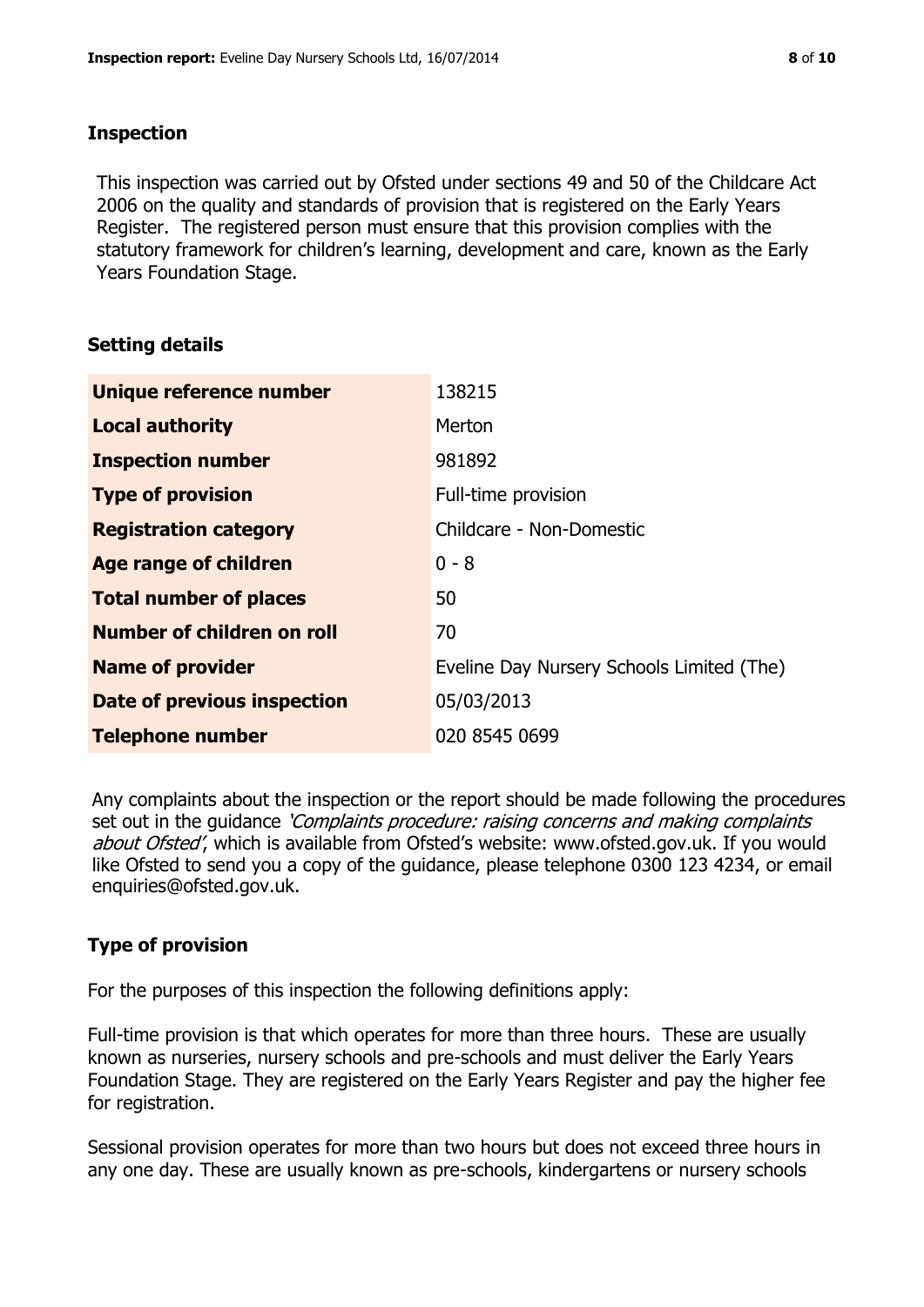and must deliver the Early Years Foundation Stage. They are registered on the Early Years Register and pay the lower fee for registration.

Childminders care for one or more children where individual children attend for a period of more than two hours in any one day. They operate from domestic premises, which are usually the childminder's own home. They are registered on the Early Years Register and must deliver the Early Years Foundation Stage.

Out of school provision may be sessional or full-time provision and is delivered before or after school and/or in the summer holidays. They are registered on the Early Years Register and must deliver the Early Years Foundation Stage. Where children receive their Early Years Foundation Stage in school these providers do not have to deliver the learning and development requirements in full but should complement the experiences children receive in school.